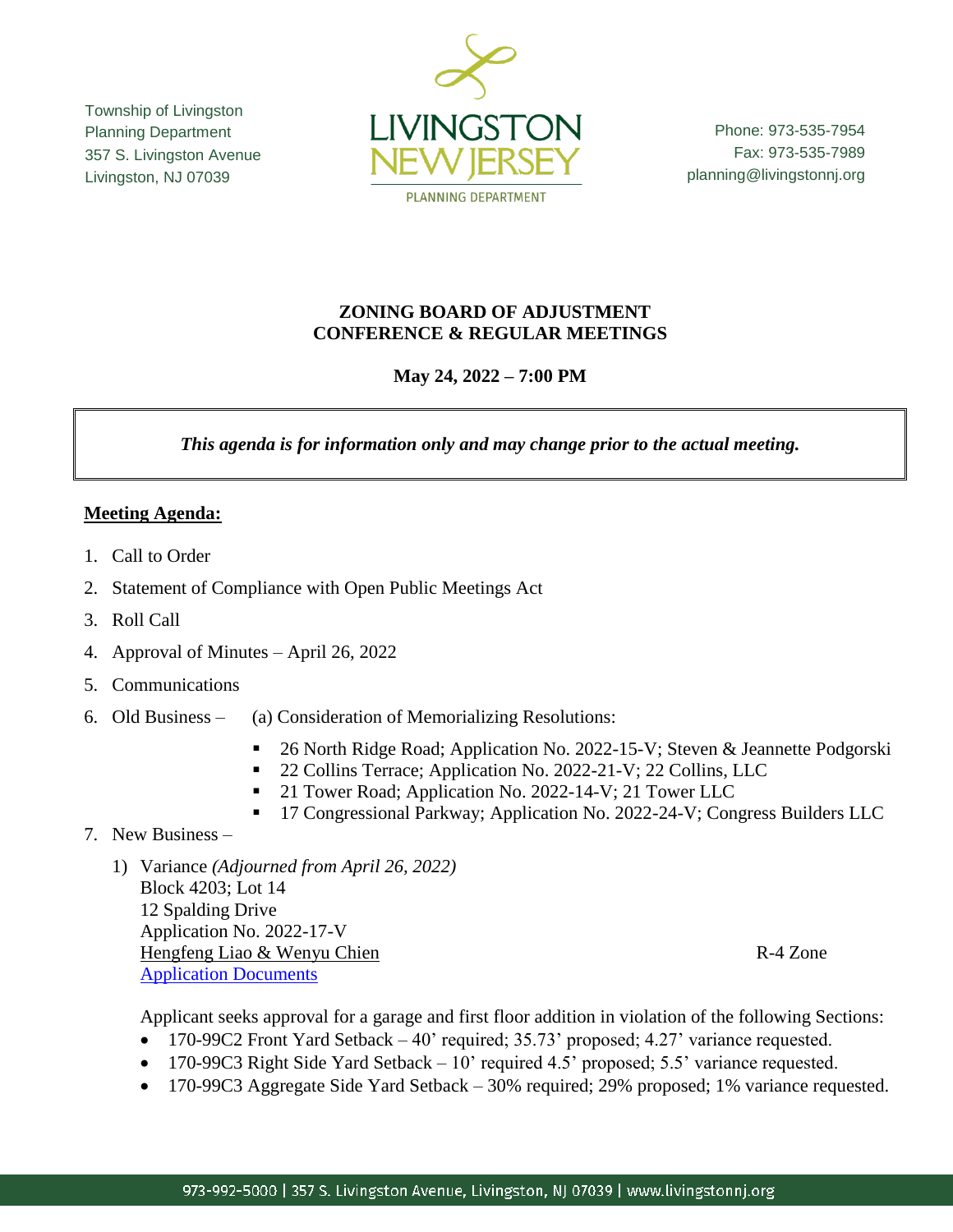2) Variance Block 3901; Lot 60 7 Highland Drive Application No. 2022-19-V Tanya Koifman & Karen Wilson R-4 Zone [Application Documents](https://www.livingstonnj.org/DocumentCenter/View/13874/7-Highland-Drive---Application-Docs)

Applicant seeks approval for a first floor addition in violation of the following Sections:

- 170-99C3 Right Side Yard Setback 10' required; 7.8' proposed; 2.2' variance requested.
- 170-99C3 Aggregate Side Yard Setback 30% required; 18.2% proposed; 11.8% variance requested.
- 3) Variance Block 5500; Lot 24 228 Hillside Avenue Application No. 2021-23-V Da Da Guo R-3 Zone [Application Documents](https://www.livingstonnj.org/DocumentCenter/View/13879/228-Hillside-Ave---Application-Docs)

Applicant seeks approval for a first and second floor addition and deck in violation of the following Sections:

- 170-98C2 Front Yard Setback 50' required; 22.2' proposed; 27.8' variance requested.
- $\bullet$  170-98C3 Right Side Yard Setback 10' required 6.2' proposed; 3.8' variance requested.
- 170-98C3 Left Side Yard Setback 10' required; 6.8' proposed; 3.2' variance requested.
- 170-98C3 Side Yard Aggregate 30% required; 26% proposed; 4% variance requested.
- 170-87CC3 Habitable Floor Ratio 21% allowed; 33.7% proposed; 12.7% variance requested.
- 4) Variance Block 6400; Lot 24 5 Goodhart Drive Application No. 2022-30-V 5 Goodhart LLC R-4 Zone [Application Documents](https://www.livingstonnj.org/DocumentCenter/View/13881/5-Goodhart-Drive---Application-Docs)

Applicant seeks approval for a second story addition in violation of the following Section:

170-87CC1 Habitable Floor Ratio – 15% allowed; 18.16% proposed; 3.16% variance requested.